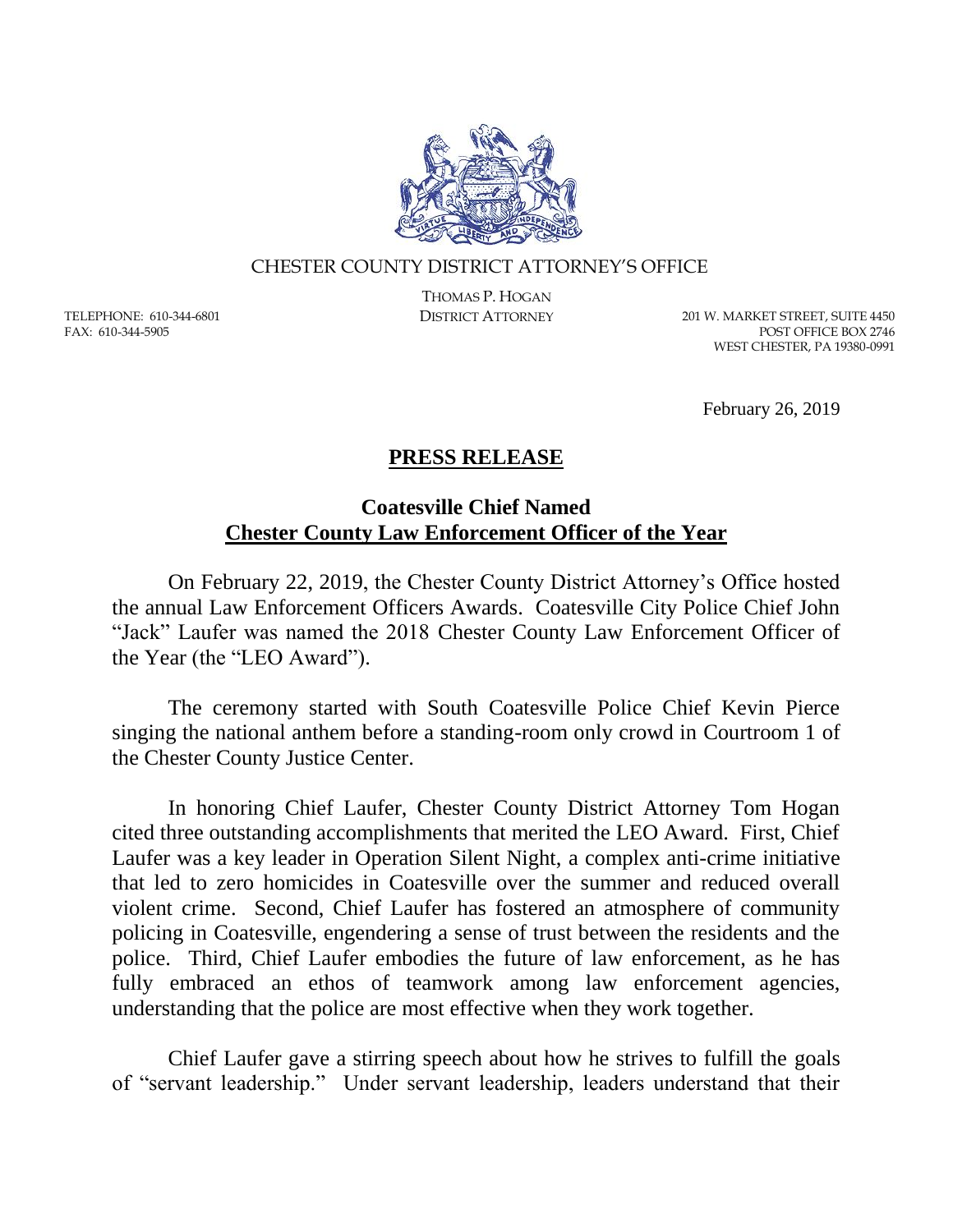role is to serve the people they lead, finding ways to make their jobs and lives better. As Chief Laufer noted, "The role of the king is to serve his citizens."

Chief Laufer thanked his Coatesville police officers, many of whom attended the ceremony. The Chief also thanked the Coatesville City Council for their support, including Council President Linda Lavender-Norris, who was in attendance. Finally, Chief Laufer gave heartfelt thanks to his wife Vickie, who he noted "has suffered from being a cop's wife for 33 years"; his daughter Lauren, who is a special education teacher in the Avon Grove School District; and his daughter Emily, who served as a Corporal in the United States Marine Corps and currently is a Trooper with the Pennsylvania State Police – Avondale Barracks.

Deputy District Attorney Andrea Cardamone was honored as the Prosecutor of the Year. Ms. Cardamone led the team that convicted the former Superintendent of the Coatesville Area School District of corruption charges. She also prosecuted a complex homicide case and works with First Assistant Mike Noone to coordinate the sexual assault investigations and prosecutions in Chester County.

In her acceptance speech, Ms. Cardamone thanked her colleagues in the District Attorney's Office, her friends, and her family, including her father and brother who were in attendance.

District Attorney Hogan also used the occasion to announce that Chief Deputy of Trials Ron Yen was stepping down, moving to part-time status beginning March 2, 2019. In honor of Mr. Yen's outstanding service, the Prosecutor of the year award now will bear Ron Yen's name.

Chester County Detective Roy Calarese was named Detective of the Year. Detective Calarese is the head of the Computer Forensics Unit for the District Attorney's Office. Detective Chief Kevin Dykes pointed out that almost every crime these days involves digital evidence from phones or computers, and every piece of that evidence gets analyzed by the unit led by Detective Calarese. District Attorney Hogan noted that while the rest of the world plays a constant game of "technological catch-up," Detective Calarese always keeps the District Attorney's Office years ahead of the game.

Detective Calarese spoke about the incredible explosion of computer forensics work in the past decade. He thanked his fellow detectives, as well as the Chester County Commissioners for building a state-of-the-art computer forensics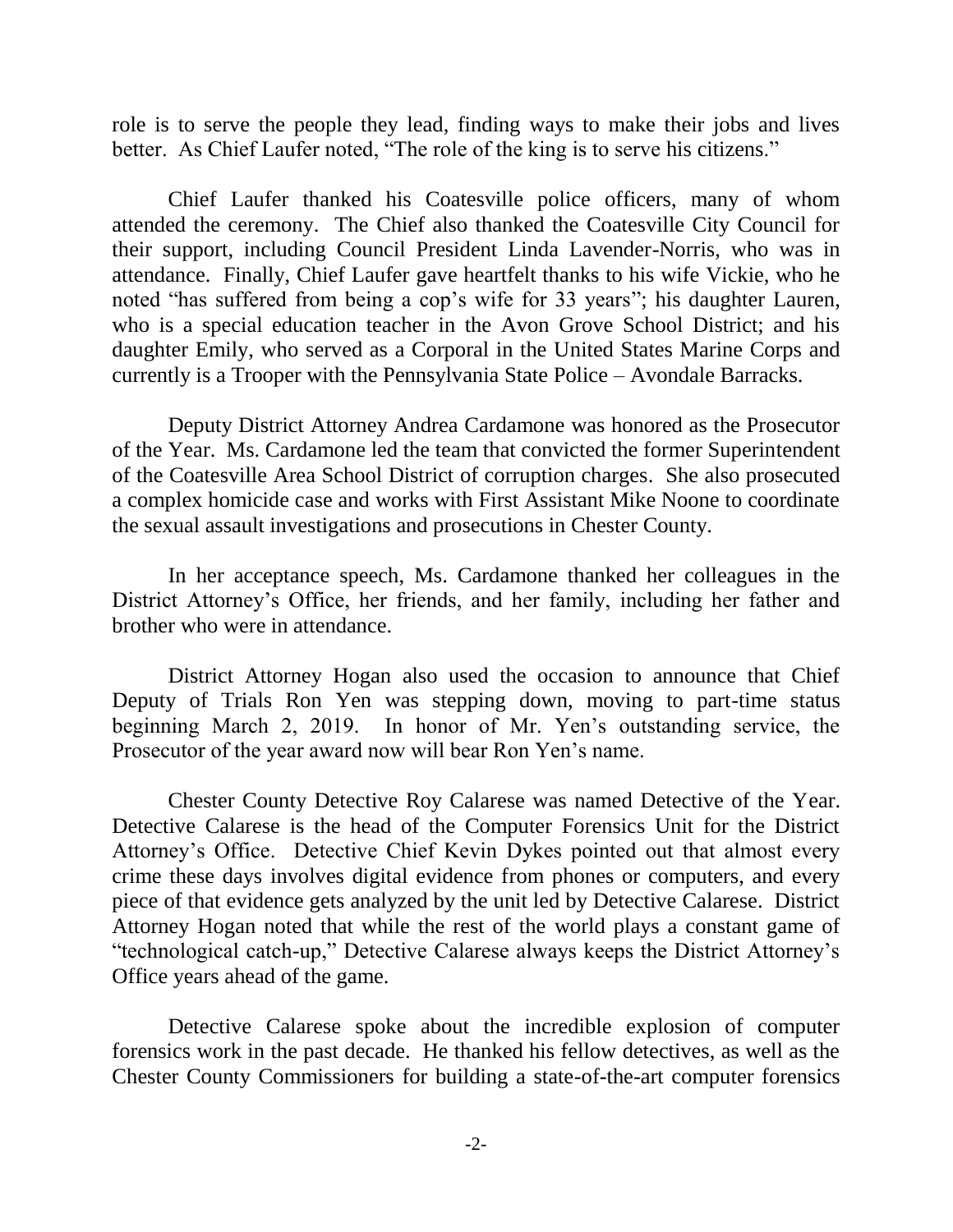laboratory in the District Attorney's Office. Finally, he thanked his wife Lisa, who also has worked in the computer forensics field for law enforcement.

District Attorney Chief of Staff Charles Gaza introduced the agencies who had received District Attorney Commendations over the course of the year. These awards included:

- the Chester County Regional Emergency Response Team for bravery and professionalism in executing high-risk search warrants to support Operation Silent Night
- Chester County Fire Marshal John Weer and the West Chester Fire Department for their response to and investigation of the Barclay Friends fire
- the West Goshen Police Department for the investigation and conviction of David Desper for the road-rage murder of Bianca Roberson
- the West Chester Police Department for the arrest and conviction of Barry Baker, who mocked and sucker-punched a victim with a disability
- the West Caln Police Department for the investigation and convictions of the defendants who tortured and killed three-year old Scotty McMillan

In addition, District Attorney Hogan awarded a special commendation to the Chester County Criminal Justice Advisory Board ("CJAB") for their role in creating a Central Booking Facility for Chester County. A Central Booking Facility allows police officers who have made an arrest to drop the defendant at one location for processing and preliminary arraignment, allowing the police officer to get back to work protecting the public instead of babysitting a defendant on-station for hours. East Pikeland Police Chief Shane Clark and West Vincent Police Chief William Mossman, the past and current Presidents of the Chester County Police Chiefs Association, accepted the award on behalf of CJAB. Chief Clark noted that the police in Chester County had been seeking a Central Booking Facility "for the last 30 years, and finally we got it done."